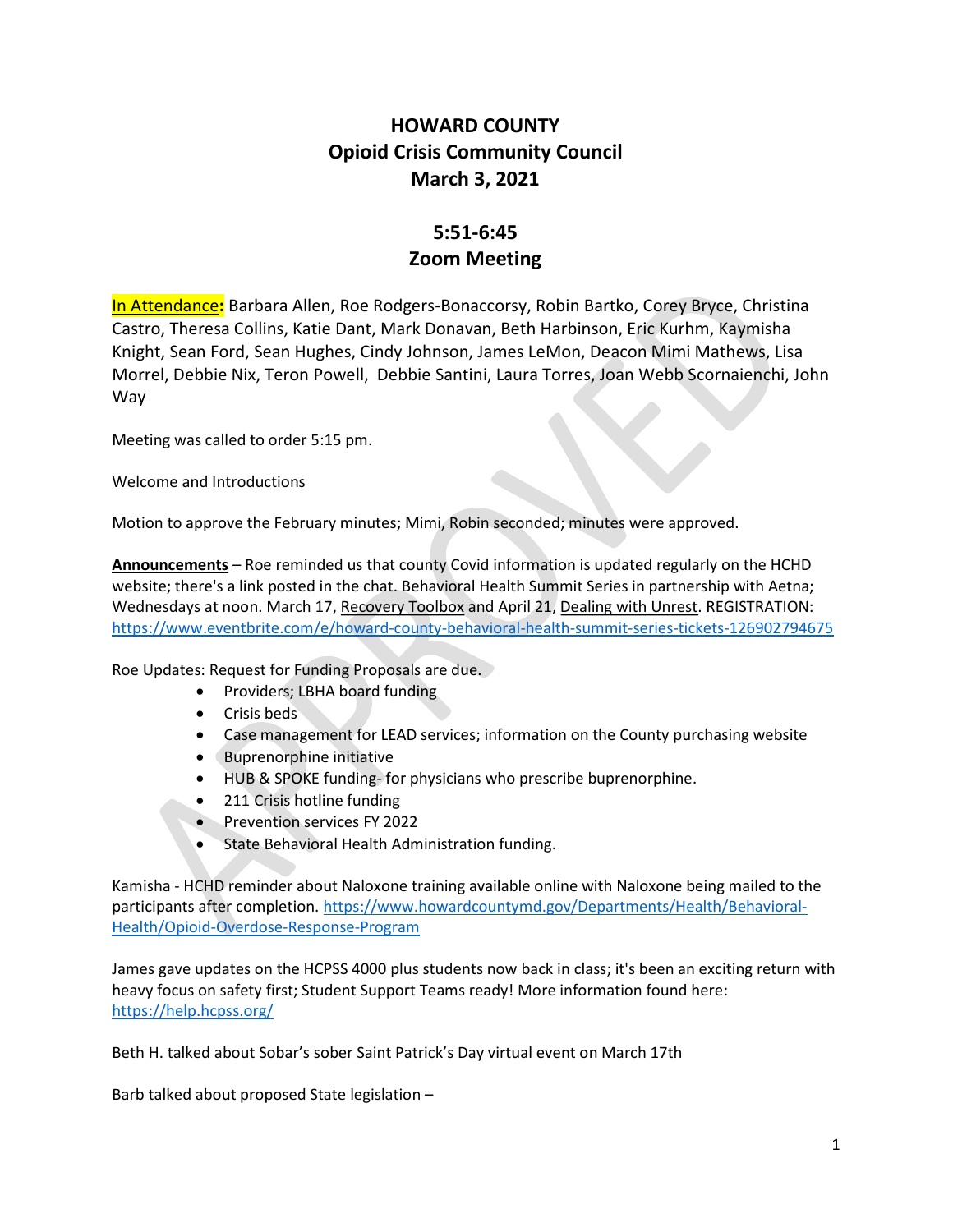- lots of energy around the Telehealth bills; excitement and support with a request for a sunset clause and a 2-year study about effectiveness. Up to the therapist to determine in-person, audio only or video; not to be mandated by legislation. (NOTE: Congress wants audio only due to the January 6th Capitol event.) Cigna bought out some Tele health services, Tele health services are trending either audio only or audio/video.
- Optum house bill 919 increased sanctions, recommend increase oversight by MIA, funding because of Optum mess up.
- House bill 996 alcohol and gambling out of committee with a recommendation for passage with exception for allowing underage delivery persons.
- Bill: Requesting sale of alcohol in grocery stores as a means to combat obesity. Much opposition to this bill.

Debbie - Maryland Coalition of Families, Congruent, HC DrugFree joint alcohol and drug forum had five participants in February: next meeting to be March 18<sup>th.</sup> Flyer will go out soon.

Christina Castro - Howard County Fire and Rescue presentation on the Mobile Integrated Community Health program, providing vaccines for patients who are homebound or with certain disabilities in their own homes. "Connecting the Community".

Email to sign up for the MICH program: mich@howardcountymd.gov Email for vaccine registration: hocovaccine@howardcounty.gov

Report - Communications Committee; Sean Hughes spoke about the need to create a speakers panel; we discussed the idea to post a brief list of FAQ's on the Health Department website and on the OCCC page on the county's website. Ideas for the FAQ's are: 211 press 1, peer support contact number, Maryland Insurance Administration contact info (for insurance denials/support for approvals), Maryland Coalition of Families, and some sort of treatment locator.

For resources, Roe talked about the Network of Care and the PDF document on HCHD website, stating it is updated very frequently. For mental health/substance use resources and referrals: Call 410-313-6240 or the HCHD Behavioral Health Community Services Directories page or Network of Care Directory of Services (searchable). HC BH resource guides (adult/youth) last updated 12/30/20. Those links are on our website.

Beth Harbinson asked how we can involve peer recovery specialists to talk to families affected by SUD. Inviting the community to ask what the community needs. Barbara suggested we bring in partners from zoning, transportation, family law and others for Town Hall listening sessions.

James discussed Student Support Teams - who what where why. Presentation, resources on HCPSS website. Perhaps Tempe Beall join us for a presentation? Barbara to follow up with Tempe.

Cindy, SAO talked about outreach and funding, offering to go into the HCPSS with program information for teens, PTA's and coaches. Speakers Bureau should be targeted for HCPSS audiences. Robin B. said the incidences of school age children using drugs for self-medicating is on the increase during the pandemic, and she offered to assist Cindy in getting info into the schools. James reminded us about the Howard County Board of Education Policy 10010, Distribution and Display of Materials and Announcements, the following announcements have been approved by the Public Information Office for distribution. Please visit Distributing Community Information through the school ystem or contact the Public Information Office at 410-313-6682 if you have any questions.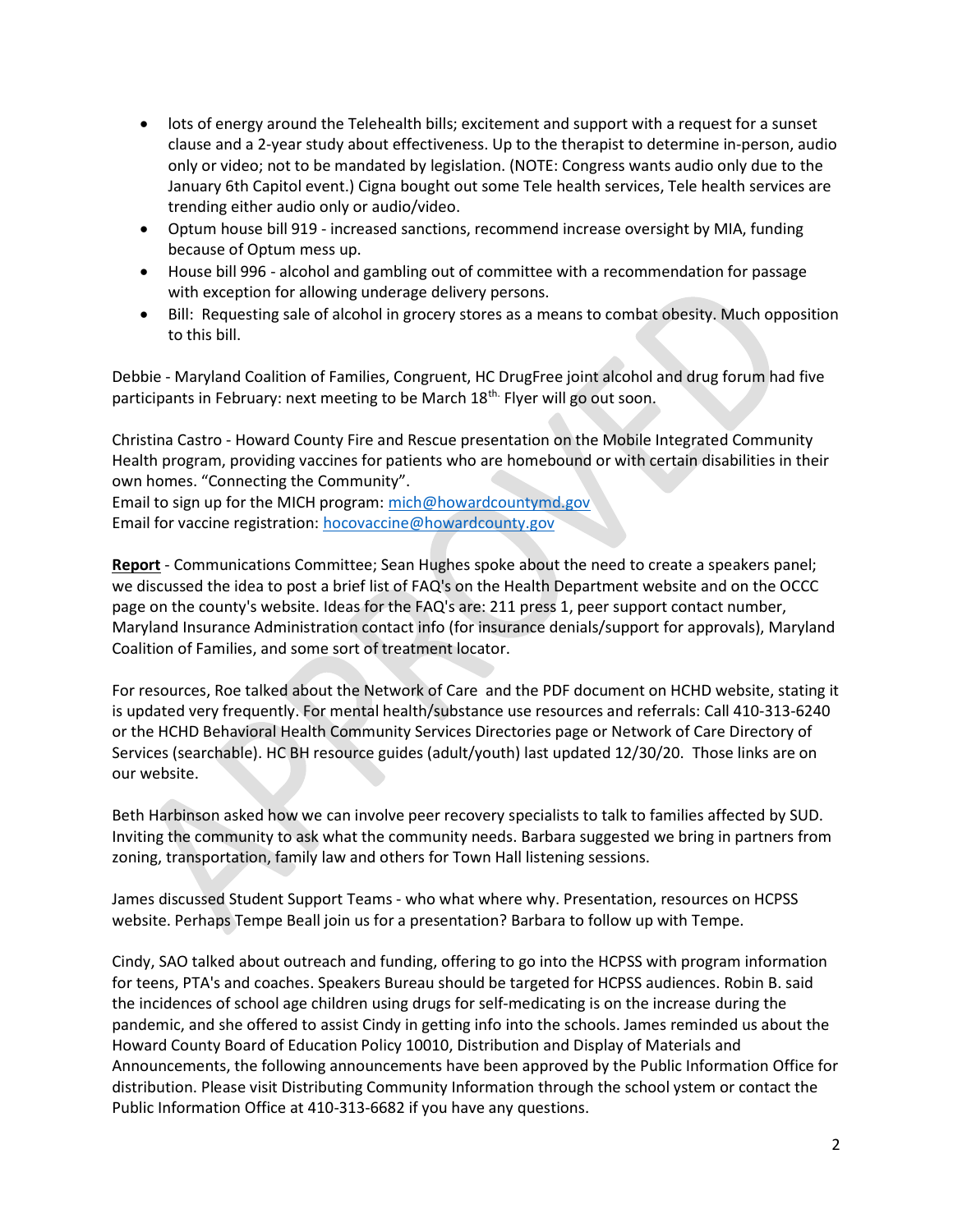## https://community-programs.hcpss.org/

Joan WS talked about the upcoming Life Skill classes which will restart in March; 38 students are enrolled! HCDF attracts students that are not very knowledgeable about SUD and their program is targeted towards prevention, education.

Barbara asked us all to consider this question: the OCCC membership intention was to have representation across the board - are there any needs? Any suggestions for folks to add?

This year, IOAD in Howard County will be held virtually on Tuesday, August 31. There is a bill before the General Assembly to have the Governor acknowledge August 31st as a statewide overdose awareness day; buildings to "go purple" and flags to be flown at half-staff.

Next OCCC meeting to be held on April 7<sup>th</sup>. Meeting adjourned at 6:50 p.m.

Respectfully submitted: Debbie Nix

## Items in CHAT

17:41:03 From Beth Harbinson to Everyone : Sober St. Patrick's Day free event https://mailchi.mp/41b0785fdb46/enter-our-zero-alcohol-mixology-contest-for-funprizes?fbclid=IwAR2nvzZdnW575ft6QuPDH0hyn--RkNTGX9HCElIYuX4IxJq7AypeDquBejI

17:41:23 From Roe to Everyone : https://www.howardcountymd.gov/Departments/Health 17:41:56 From Roe to Everyone : Howard County Behavioral Health Summit Series BH\_Summit

Aetna is proud to partner with the Howard County Health Department to bring you this 5-part series of webinars that will help you learn ways to stay healthy and take control in 2020 and beyond. Join each of these 1-hour sessions, featuring insightful and inspiring conversations with community experts about mental health and wellness.

Part 5: Growing Your Wellness Toolbox Wednesday, March 17, 2021; 12:00 pm – 1:00 pm

REGISTRATION: https://www.eventbrite.com/e/howard-county-behavioral-health-summit-seriestickets-126902794675

17:43:42 From James LeMon to Everyone : If you would like more information regarding the HCPSS. https://www.hcpss.org/

17:44:50 From James LeMon to Everyone : This is has more specific information. https://help.hcpss.org/

17:44:57 From Kaymisha Knights-HCHD to Everyone : Link to upcoming overdose training https://www.howardcountymd.gov/Departments/Health/Behavioral-Health/Opioid-Overdose-Response-Program

17:54:17 From Robin Bartko to Everyone : I would be glad to put that on social media as well.